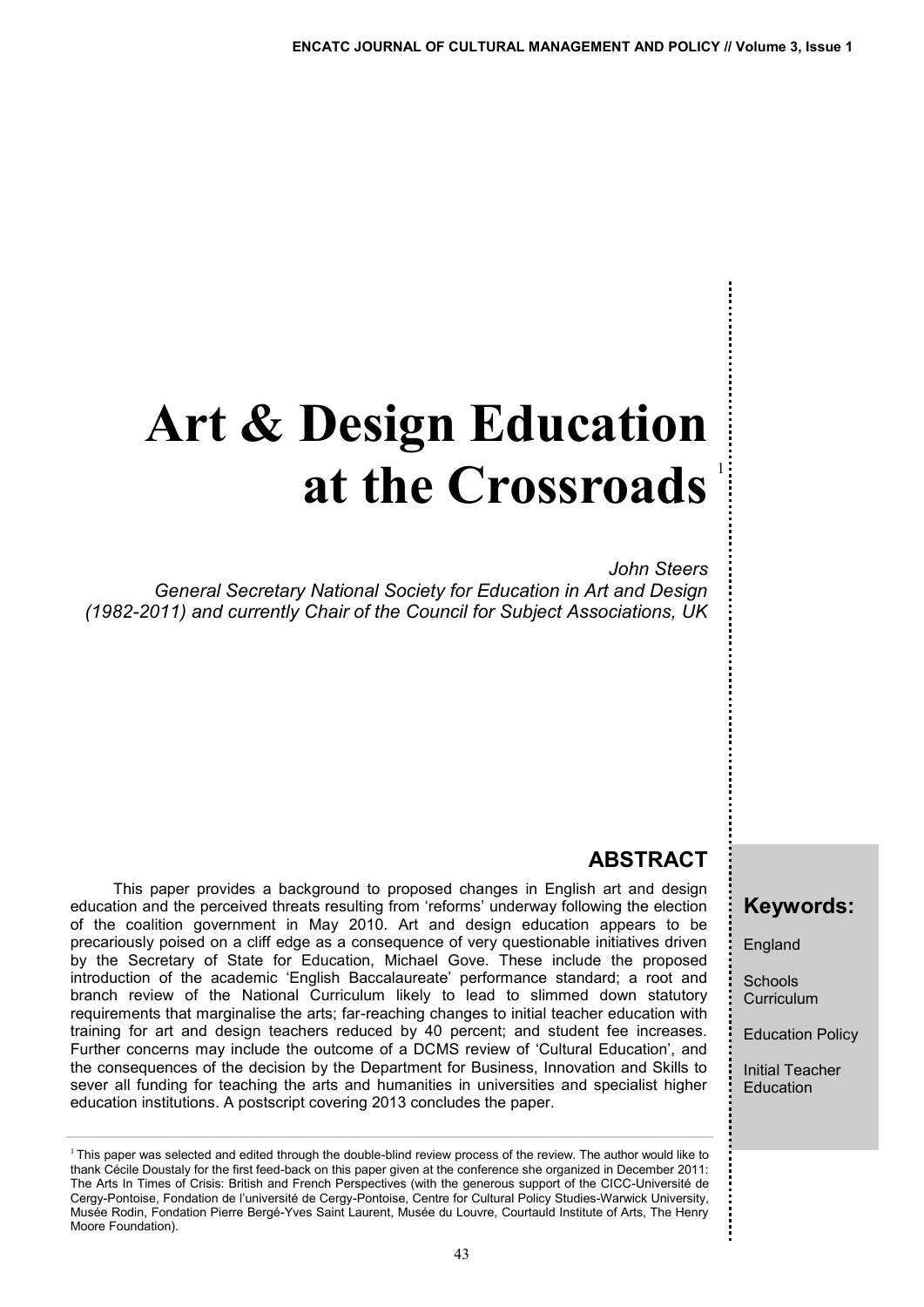### **Causes for concern**

'The Future of Art and Design in Schools' has been a frequent and popular theme at art and design education conferences and in the field's publications for as long as I can remember. The reason is obvious: the subject too often is perceived as under some sort of threat in one way or another. While some might argue that art and design teachers are more paranoid than most, nevertheless the threats are sometimes real. Following the formation of the Conservative/ Liberal Democrat coalition government in May 2010, all teachers concerned with creative and cultural education in English schools, in my view, have good reason to be more than usually concerned. Arts education is at a crossroads or, just as likely, precariously poised on a cliff edge.

Why should this be so? The short answer is the coalition government's education policies: an avalanche of highly experimental and ideological Neo-Con initiatives driven by Michael Gove, the current Secretary of State at the Department for Education (DfE) in England. These include the introduction of the so-called 'English Baccalaureate', a 'root and branch' review of the National Curriculum, far-reaching changes to initial teacher education and to student funding. Then there is a review of 'Cultural Education' commissioned by the Department for Culture Media and Sport (DCMS) and the consequences of the decision by the Department of Business Innovation and Skills (BIS) to stop all government funding for teaching the arts and humanities in universities and specialist higher education institutions – these will be funded solely by student fees in future. This is compounded by little evidence of any joined-up government thinking and a long list of unintended – or possibly intended – consequences.

# **The English Baccalaureate**

The proposed English Baccalaureate or 'EBac' should not be confused with the French Baccalaureate or the International Baccalaureate: the only similarity is the name. The EBac is a device designed by government '…to provide a powerful incentive for schools to drive the take up of individual science subjects, humanities such as history and, especially, foreign languages' (DfE 2010: 44). It is claimed the EBac together with a reformed National Curriculum will give schools '…the freedom and the incentives to provide a rigorous and broad academic [author's emphasis] education' (DfE 2010: 45).

The government's intention is that by achieving the stated combination of GCSEs (the examinations taken at age 16+) students will be entitled to a certificate recording their achievement (DfE 2010: 44). This has yet to materialise and seems unlikely to do so. The House of Commons Education Committee (HCEC) in their highly critical report on the EBac argued that plans for such certification should be shelved and they commented further: 'We do not

believe the EBac – the hybrid of a certificate and a performance measure, named after a qualification – is appropriately labelled: it is not a baccalaureate, and as it stands the name can therefore be misleading to parents, professionals and pupils' (HCEC 2011: 13). It seems clear that he EBac is not a qualification: it is government initiative to coerce secondary schools in England into promoting specific 'academic' subjects to age 16 and to set further arbitrary standards for measuring the 'success' of the English education system (hereafter referred to as 'accountability measures').

There is no clear rationale for the academic subjects that have been included or omitted in the English Baccalaureate. The range of subjects included is felt by many to be too narrow and not at all inclusive of all students in the school. The definition of humanities and languages appears to be arbitrary. For example, why include geography and history but not English literature? Why include Ancient Hebrew as a preferred language option? Why exclude all the arts subjects, design and technology, citizenship, personal, social and health education (PSHE) and religious education? John White observes:

> [Gove's] new English Baccalaureate is virtually a carbon copy of the 1868 Taunton report's curriculum for most middle class schools, as they were then called. The new award will be given to all 16-yearolds who have good exam grades in 'English, mathematics, the sciences, a modern or ancient foreign language and a humanity such as history or geography'. Taunton's list is identical, except that it makes both history and geography compulsory. How is it that a curriculum designed for clerks and shopkeepers in Dickens' England is at the cutting edge in 2010? (White 2011: 27).

Following the first announcement it was immediately apparent that many secondary schools would guide their students towards the named EBac subjects at the expense of a broad and balanced curriculum. The Times Educational Supplement (TES) published evidence about how quickly the EBac had skewed the option choices offered to students for the current academic year: by July 2011 48 percent of secondary schools had already changed their curriculum offer to 'suit the demands of the English Baccalaureate' (Exley, 2011: 22). Options to study subjects like art and design, music, religious education, drama, technology, business and ICT, as well as vocational qualifications, were much reduced or even removed. An earlier indicative survey (on a sample of 100 representative teachers & schools) carried out by the National Society for Education in Art and Design showed that teachers reported a 39 percent fall in numbers opting for vocational courses, and 57 percent reported a cut in the capitation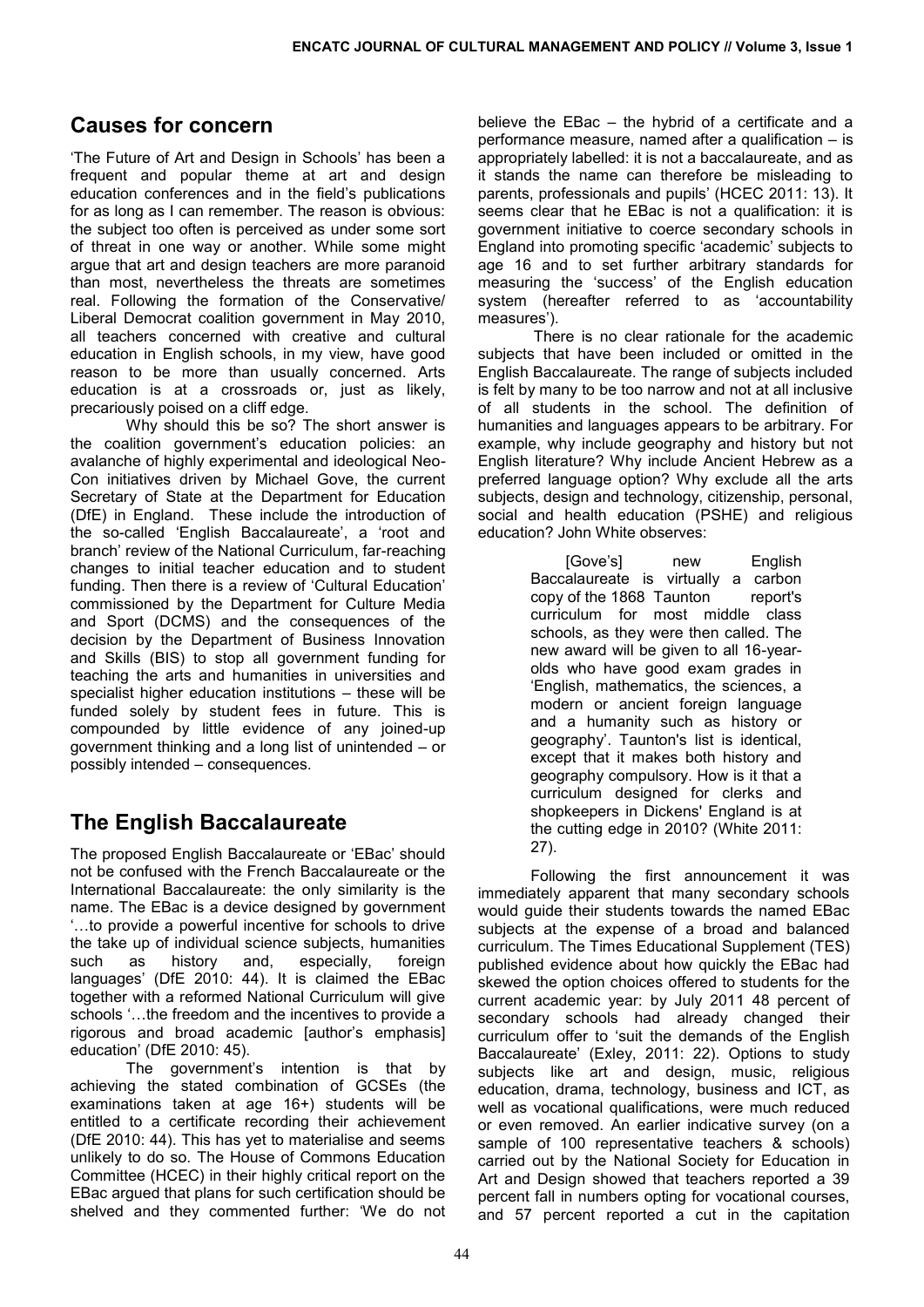

# FIGURE 1. HAS THERE BEEN ANY REDUCTION IN CAPITATION PLANNED FOR YOUR DEPARTMENT?

allowance (finance for materials and equipment) for their department.

At the same time teachers noted the numbers of students who opted to study art and design at Key Stage 4 (14-16 years) fell by 50 percent in 2011-2012 while 30 percent expected the number of art and design teachers to decline (NSEAD 2011).

While government ministers seem obsessed by opening up opportunities for admission to the selfappointed elite 'Russell Group' of universities other reputable specialist institutions like the remaining independent art colleges, the Royal College of Art or the University of the Arts, as well as the art and design faculties of eighty or more other British universities are not only sidelined but have had all their funding for teaching removed.

Ministers appear to wish to narrowly prioritise their own routes through education as the only possible pathways to 'success'. An epithet often attributed to Rabindranath Tagore (unknown date) is

pertinent: 'Don't limit a child to your own learning, for she was born in another time'. Tagore also said: '... adults, because they are tyrants, ignore natural gifts and say that children must learn through the same process that they learned by. We insist upon forced mental feeding and our lessons become a form of torture. This is one of man's [sic] most cruel and wasteful mistakes'.

Ministers might do well to take heed of such wisdom. While it is axiomatic that everyone should have a good basic education in core skills and knowledge, the entitlement for every child to a broad and balanced education as enshrined in the Education Reform Act 1987 is vital. Students should be encouraged to keep their options open and the focus should be on what young people need to be equipped with the attitudes, dispositions and values for a satisfying and productive future in the  $21<sup>st</sup>$ century — not for the  $19^{th}$  century.



FIGURE 1. ART AND DESIGN DOES NOT CURRENTLY FORM PART OF THE NEW ENGLISH BACCALAUREATE FOR STUDENTS AT KS4. IN YOUR SCHOOL/COLLEGE HAVE THE NUMBER OF STUDENTS WHO OPTED TO STUDY ART AND DESIGN AT KS4...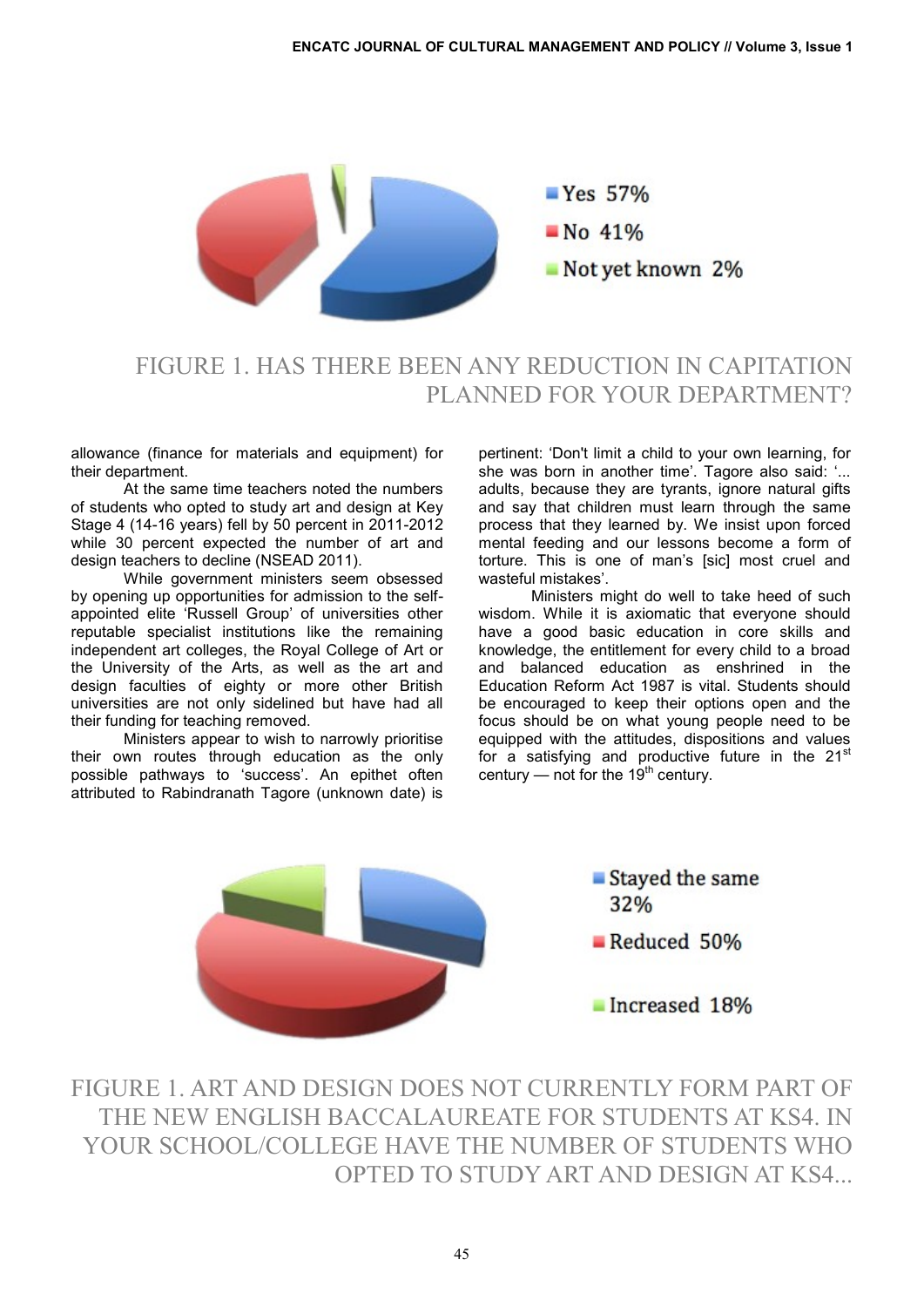# **The Curriculum Review**

In contrast to this the government's 'White Paper' (DfE 2010) set out a narrower plan, decreeing that a new approach to the curriculum was needed '… specifying a tighter, more rigorous model of the knowledge that every child should expect to master in core subjects at every key stage' (DfE 2010: 10). A review of the National Curriculum was announced with the aim of '…reducing prescription and allowing schools to decide how to teach, whilst refocusing on the core subject knowledge that every child and young person should gain at each stage of their education' (DfE, 2010: 10). Over time it became apparent that this involved 'slimming down' the curriculum – possibly removing subjects from the statutory curriculum and concentrating on 'core knowledge' to the exclusion of much else.

To the Department for Education's (DfE) apparent surprise over 5000 responses to the curriculum review were submitted. The DfE attributed this to unusual 'interest' but 'concern' would have been the mot juste. An Expert Group was established under the chair of Tim Oates from Cambridge Assessment. Oates (2010) had previously written a pamphlet entitled 'Could do better: Using international comparisons to refine the National Curriculum in England, that had sufficiently impressed Secretary of State Gove to persuade him to write the foreword and make this appointment. Oates' pamphlet argued,

> …that although the National Curriculum for England has been subjected to a protracted process of revision, the latest round of revisions failed adequately to draw from emerging analysis of highperforming systems around the globe. By taking a wrong turn in revision strategy, accumulated problems were not confronted and new problems were introduced (Oates, 2010: 1).

Oates claimed to draw on transnational analysis to understand the operation of other nations systems and to establish what we might learn from them. This might sound innocuous enough but, in my view, it was a polemic designed to comprehensively demolish the rationale and content of the New Secondary Curriculum (NSC) that had been introduced in 2007 after years of development and with a high level of consensus. Oates condemned it as disastrous.

From 2007 to 2010 ten subject associations worked with the now defunct Qualifications and Curriculum Development Agency (QDCA) to provide professional development for secondary school heads of department. The overwhelming response to the NSC was strong support: teachers saw the new curriculum not, as Oates argues, as 'over-prescriptive' but as liberating. They understood they were free to provide a local curriculum tailored to their pupils needs. Many excellent case studies have been recorded pointing to the worthwhile changes taking place. It was evident that the NSC was motivating and reinvigorating pupils and teachers alike. The Office for Standards in Education (Ofsted), before it seems to have been silenced, recognised it was having a significant impact.

This begs the important question of who, apart from Michael Gove and Tim Oates, decided the NSC was a 'disaster'. Where was the evidence for this presented? No systematic evaluation has taken place. The first cohort of pupils has yet to take their General Certificate of Secondary Education (GCSE) examinations. It may yet prove somewhat embarrassing if there are improved GCSE results in 2012. Should there be so ministers will probably dismiss such improvement as further evidence of dumbing down and as the justification for radical change. It is inexcusable that there has been no proper evaluation of the NSC before launching into yet another major 'review' with all the disruption it inevitably causes for pupils, teachers, schools and the education system as a whole.

### **The missing arts**

The 2010 White Paper makes one solitary reference to the arts in all of its 91 pages. Paragraph 4.31 reads:

> Children should expect to be given a rich menu of cultural experiences. So we have commissioned… [a report] to explore how we can improve music education and have more children learning to play an instrument. The … Review will also inform our broader approach to cultural education. We will support access to live theatre, encourage the appreciation of the visual and plastic arts and work with our great museums and libraries to support their educational mission (DfE, 2010: 46).

It will be apparent immediately that the White Paper identified the government's concern with appreciation of the arts and, other than learning to play an instrument, made no reference to practical creative activity. By the summer of 2011 the promise to support our 'great museums and libraries' was ringing hollow with libraries scheduled for closure across the country and the Museums Association (Newman & Tourle 2011) reporting that because museum funding was being cut by 25 percent or more, over 60 percent of museums had cut back their public events, half had reduced opening hours, over 85 percent were cutting staff including a 30 percent cut in education staff. At the same time it was already clear that many schools would no longer offer the full range of options at Key Stage 4 (14-16 years). Arts teachers were being made redundant, arts departments were being reduced in size, areas of experience were being lost, less cost-effective vocational courses were being closed, access to continuing professional development was either very limited or non-existent,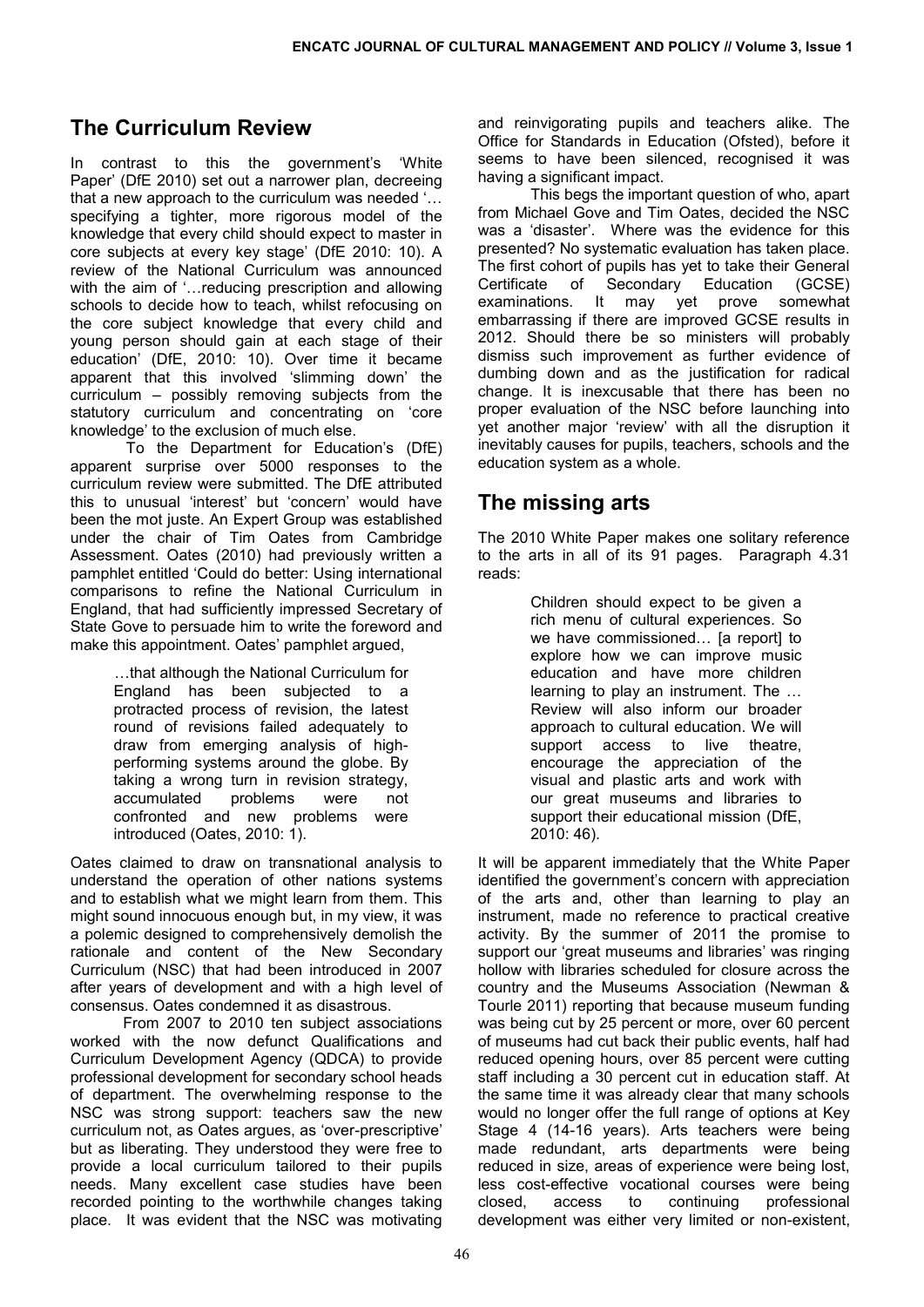

funding for access to visiting artists, galleries and museums was disappearing and overall capitation – the money allocated to arts departments – was being cut.

The curriculum review asked whether arts subjects should have a statutory place in the curriculum at all and there were indications that the government had already decided they should not. Such a decision, if implemented, would surely represent Philistinism on an unprecedented scale.

# **Rationales for arts education**

There are many justifications for including art and design and arts education as part of general education, admittedly some more convincing than others, but there is no shortage of well considered and researched rationales. These include the report of the National Advisory Committee on Creative and Cultural Education (NACCCE) All Our Futures: Creativity Culture and Education (Robinson 1999), the UNESCO (2007) Road Map for Arts Education: Building Creative Capacities for the 21st Century and the subsequent 'Seoul Agenda', and the 2011 report commissioned by President Obama Reinvesting in Arts Education: Winning America's future through creative schools (PCAH, 2011). It seemed evident however that the British government was either unaware of  $-$  or set on ignoring  $-$  the growing and wide international consensus on the importance of arts education.

Historically in the mid-nineteenth century the rationale for introducing art education to schools was to fulfil two clear aims: to provide 'an education of the eye, and of the hand, such as may indeed be the first step in the career of a great artist' (Committee of Council on Education, 1857-1858), but, significantly, also to meet the economic needs of the country by training skilled artisans whose work would be capable of challenging increasing international competition,

notably from French design and manufacturing (Doustaly 2010).

If the growing international consensus about the importance of the arts is insufficiently convincing to economic and political pragmatists then they need only look at the economic data. The most up-to-date statistics for the creative industries from the Department of Culture Media and Sport state:

- creative industries contributed 5.6% of the UK's Gross Value Added in 2008
- exports of services by the creative industries totalled £17.3 billion in 2008, equalling 4.1% of all goods and services exported
- there were an estimated 182,100 businesses in the creative industries on the Inter-Departmental Business Register (IDBR) in 2010. This represents 8.7% of all companies on the IDBR
- **software and electronic publishing make the** biggest contribution to GVA of the creative industries, at 2.5% in 2008. They also make up a large number of total creative firms (81,700) (DCMS, 2010).

One in four new jobs in the United Kingdom is in the creative sector and creative employment provides around two million jobs in this sector and in creative roles in other sectors. Employment in the creative industries has grown at double the rate of the economy as a whole. The Prime Minister has spoken of supporting economic growth and has highlighted the creative industries as an important growth area in rebalancing the economy (Cameron, 2010). He pledged that government departments and agencies will work closely together to make sure that there is an appropriate level of support available for the creative industries. And yet ministers deliberately seem to continue to pigeonhole art and design in schools as 'fine art' and they ignore the design and contemporary creative and media industry associations. Secretary of State Gove advocates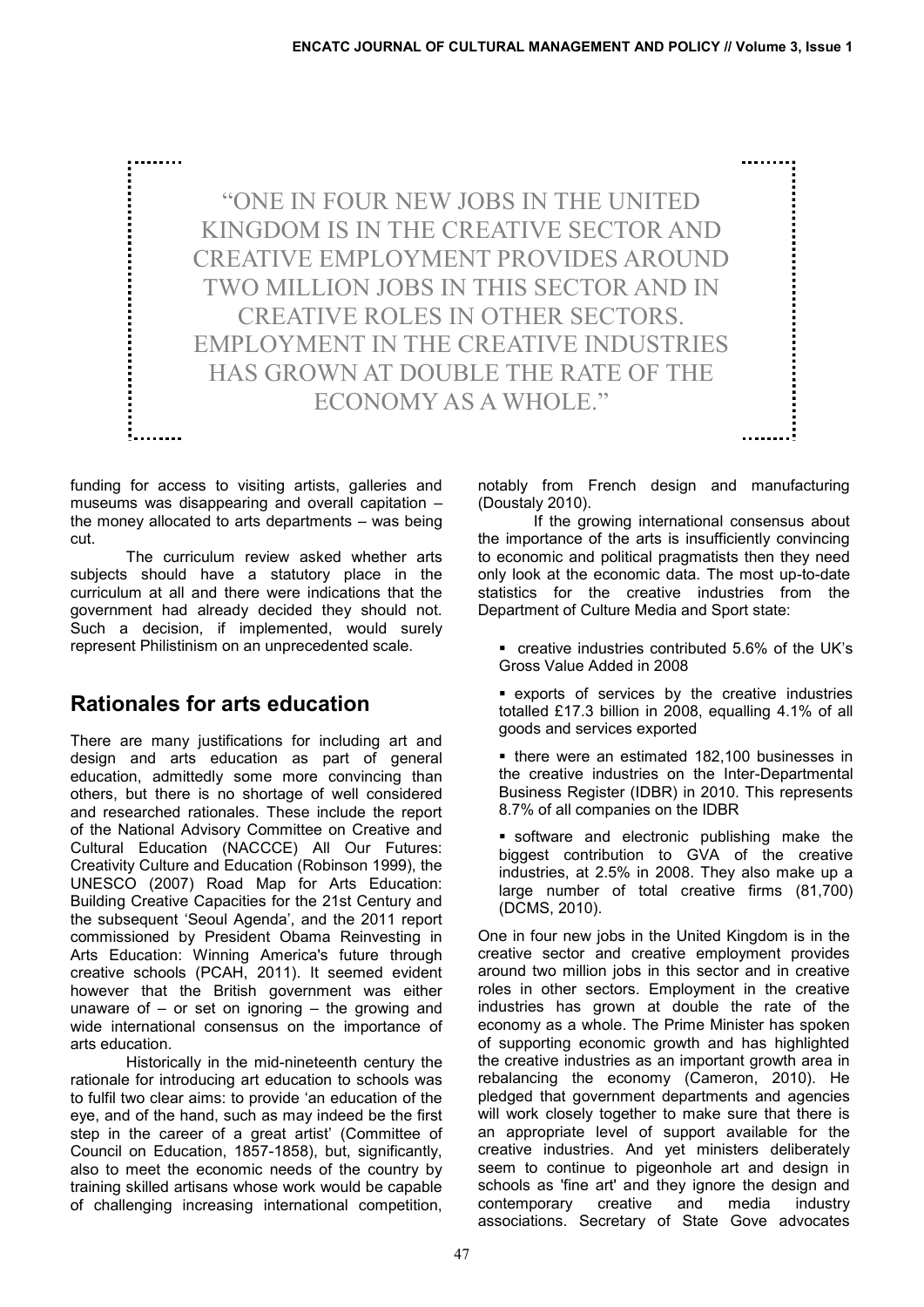perspective drawing as the core of the subject, while Schools Minister Nick Gibb complained to me that nobody had taught him how to shade a circle to look like a sphere. Both ministers appear content to see the arts – and design and technology – wither in the curriculum without any thought of the economic realities let alone less prosaic rationales.

# **Where do these policies lead?**

What happens to young people who want to pursue creative subjects? Or have more physical or practical leanings? Or are less academically inclined? Neuroscientists tell us that not all people learn in the same way and it has long been recognised that some have exceptional ability in certain subjects – maths, music, and the arts for example – that is not matched by allround academic ability. Will these individuals once again be branded academic failures by the narrow measures of a limited education system? Secondary school students seem destined by ministerial diktat to be drawn into forced study of a limited diet of academic subjects and be directed away from other subjects where their true interests and abilities lie. The House of Commons Education Committee commented: '…that the EBac's level of prescription does not adequately reflect the differences of interest or ability between individual young people, and risks the very shoehorning of pupils into inappropriate courses about which one education minister has expressed concerns' (HCEC, 2011: 39).

There is little evidence that the coalition government's much increased emphasis on academic subjects is what employers and industry actually want. They have long argued that they need people with a range of flexible skills including: self-reliance, enthusiasm, team working, technical skills, versatility, a creative approach to problem solving and creative thinking; the ability to innovate; and digital and online creative skills. These are precisely the skills that sound arts education is especially good at nurturing. In September 2011 the Confederation of British Industries published a report (CBI, 2011) identifying skill shortages in the creative industries and calling on the government to ensure young people are able to study a range of creative subjects and to include a creative subject within the specification for the EBac. The CBI was, of course, ignored.

It is a fact that many very successful people were marked as failures at school – the 'A Better Baccalaureate' web site (2011) bears testimony to this – and, sadly not all recover from this early set back. Much potential talent is wasted. Sir Ken Robinson argues there is much more to intelligence than academic ability and much more to education than its development. He makes the point:

> Academic ability is not the same as intelligence. Academic ability is essentially a capacity for certain sorts of verbal and mathematical reasoning. These are very important, but they are

not the whole of human intelligence by a long way. If there were no more to human intelligence than academic ability, most of human culture would not have happened. There would be no practical science or technology, no business, no arts, no music, no dance, drama, architecture, design, cuisine, aesthetics, feelings, relationships, emotions, or love. I think these are large factors to leave out of an account of intelligence. If all you had was academic ability, you wouldn't have been able to get out of bed this morning. In fact there wouldn't have been a bed to get out of. No one could have made one. You could have written about the possibility of one, but not have constructed it. Don't mistake me, I think that academic work – and the disciplines and abilities it can promote – are absolutely vital in education, and to the full development of human intelligence and capacity. But they are not the whole of them. Yet our education systems are completely preoccupied with these abilities to the virtual exclusion of many others that are equally vital – capacities that becoming more important every day. (Robinson, 2001: 81).

The House of Commons Education Committee clearly concurs with this view: '…academic subjects are not the only path to a successful future, and all young people, regardless of background, must continue to have opportunities to study the subjects in which they are likely to be most successful, and which pupils, parents and schools think will serve them best' (HCEC, 2011: 31).

The government's insistence on a 'slimmed down' curriculum in which the arts are at best marginal and very probably absent sends out a highly misguided and damaging message: it very clearly tells children, schools, their parents and society at large that the arts are of no importance.

# **Autumn 2011: a very inconclusive conclusion**

It is abundantly clear that the government has embarked on an unprecedented experiment with the future of education in England and it is impossible to predict what the eventual outcome might be – especially for arts education. Despite widespread criticism education ministers seem little inclined to alter any of their proposals.

Work on the curriculum review is behind schedule. Phase one which focuses on English, Maths, Science and Physical Education is not complete and phase two intended to look at all other subjects has not yet commenced. No formal announcement on which subjects will be included in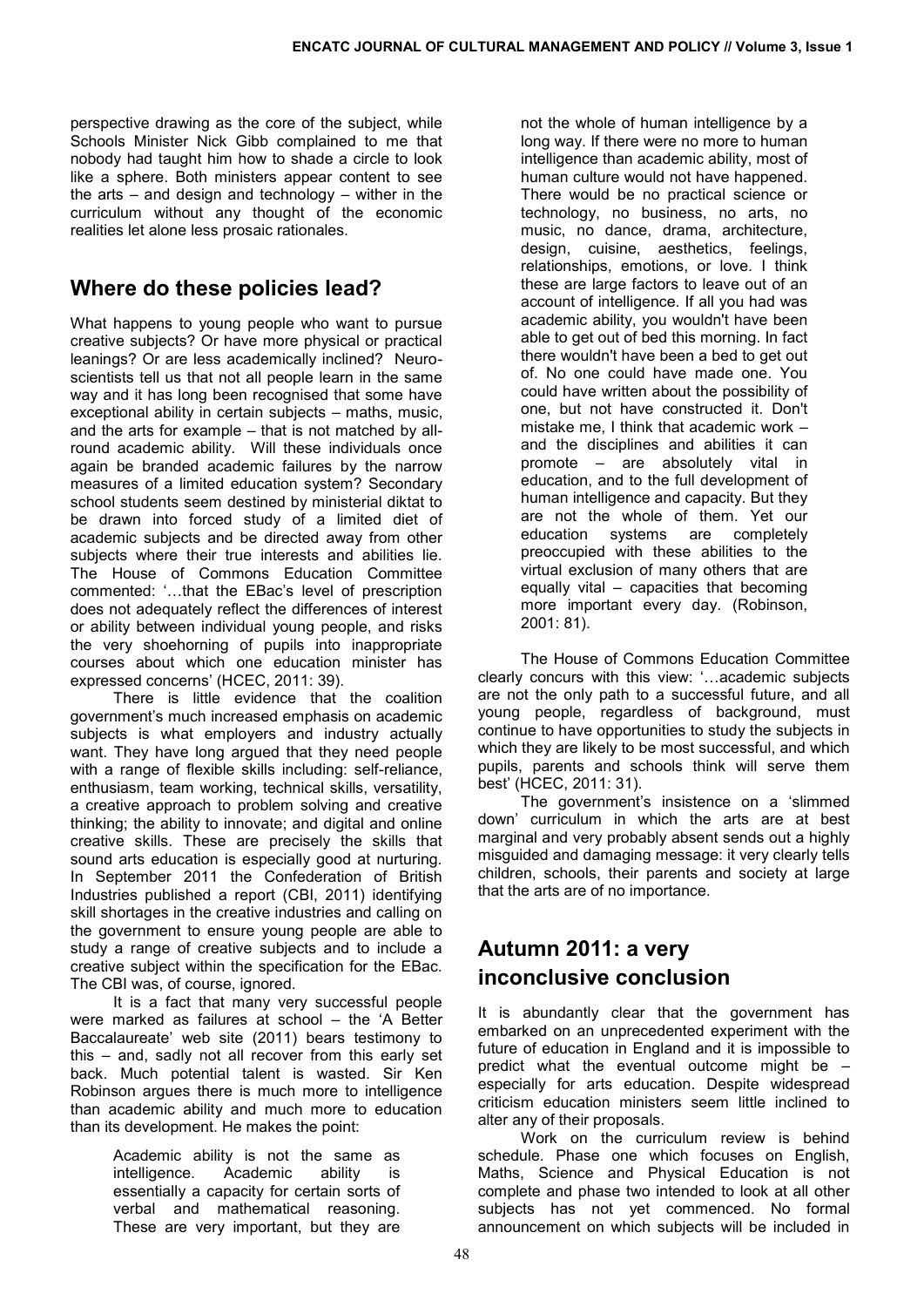the national curriculum from 2013 and 2014 is expected until spring 2012 although well-sourced rumours suggest that the statutory primary curriculum – these subjects occupying 50-70 percent of curriculum time – will be restricted to mathematics, science, English, history and physical education. Publication of the report on cultural education has also been delayed, possibly to ensure that it does not conflict embarrassingly with key ministerial decisions that have already been taken.

A number of evidence confirms that there are ongoing reductions in the arts subjects in many secondary schools across England. While this is not true in all schools, a picture emerges where schools are increasing the opportunities for students to select Ebac subjects and/or decreasing other choices such as the arts and design and technology. Drivers for this situation include decisions by head teachers to try to improve their Ebac scores in advance of their next Ofsted inspection and school governors with changing views of the relative value of different subjects. There is a growing idea that subjects such as the arts are not 'academic' and therefore of less value and that they will hinder university entrance and future career opportunities. Linked to this is an increasing belief that so called 'softer' subjects do not challenge students sufficiently or help improve 'literacy' skills.

It is a fact that art and design is frequently amongst the highest achieving subjects in schools' overall examination results. The arts continue to motivate many students and help convince them of their potential for some success. Remove these subjects and many students will have little in the curriculum to interest them or to offer opportunities for creative thinking and self-expression. Art and design has always been a popular with students. It was recently rated the second most popular subject (fractionally below PE) in a nationwide opinion poll of students (BBC 2011). The reason for this is probably because art and design is both academic and practical: it provides opportunities for students to

express their personal opinions, to have a voice and to be able to reinterpret classical and contemporary forms whilst applying their knowledge, skills and understanding to make original and deeply personal outcomes.

The key issues that I have described are set against mounting teacher unrest about punitive pension proposals, a continuing salary freeze, the promise of more 'accountability measures', more and more schools opting out of local authority – and therefore democratic – control. Some talk of wholesale privatisation of the education system. Changes in teacher education shift the main responsibility from universities to schools. 'Consultation' on the government's strategy for initial teacher education is ongoing although the quota of art and design teachers being trained has been more than halved in the past two years as a consequence of policies driven more by ideology than demographics. Many post-graduate training courses in the arts will no longer be viable and the probable loss of specialist teachers, equipment and facilities will not be easily reversed without significant cost in the future. It seems inevitable that art and design (and other subjects including music, design and technology, citizenship and religious education) will have a much weaker position in the curriculum and it will be left to the judgement of individual schools whether or not to continue to offer these subjects in future. The student entitlement to a broad and balanced curriculum has been abandoned.

Government policies at both school and university level seem intent on destroying 150 years steady development of arts education to the serious detriment of the British society and the economy. Ultimately there is nothing that makes the British people inherently more creative than others: the reason for the United Kingdom's strong creative and design industries and hitherto vibrant arts sector is the education system that drives it. Governments and Secretaries of State come and go and sooner or later

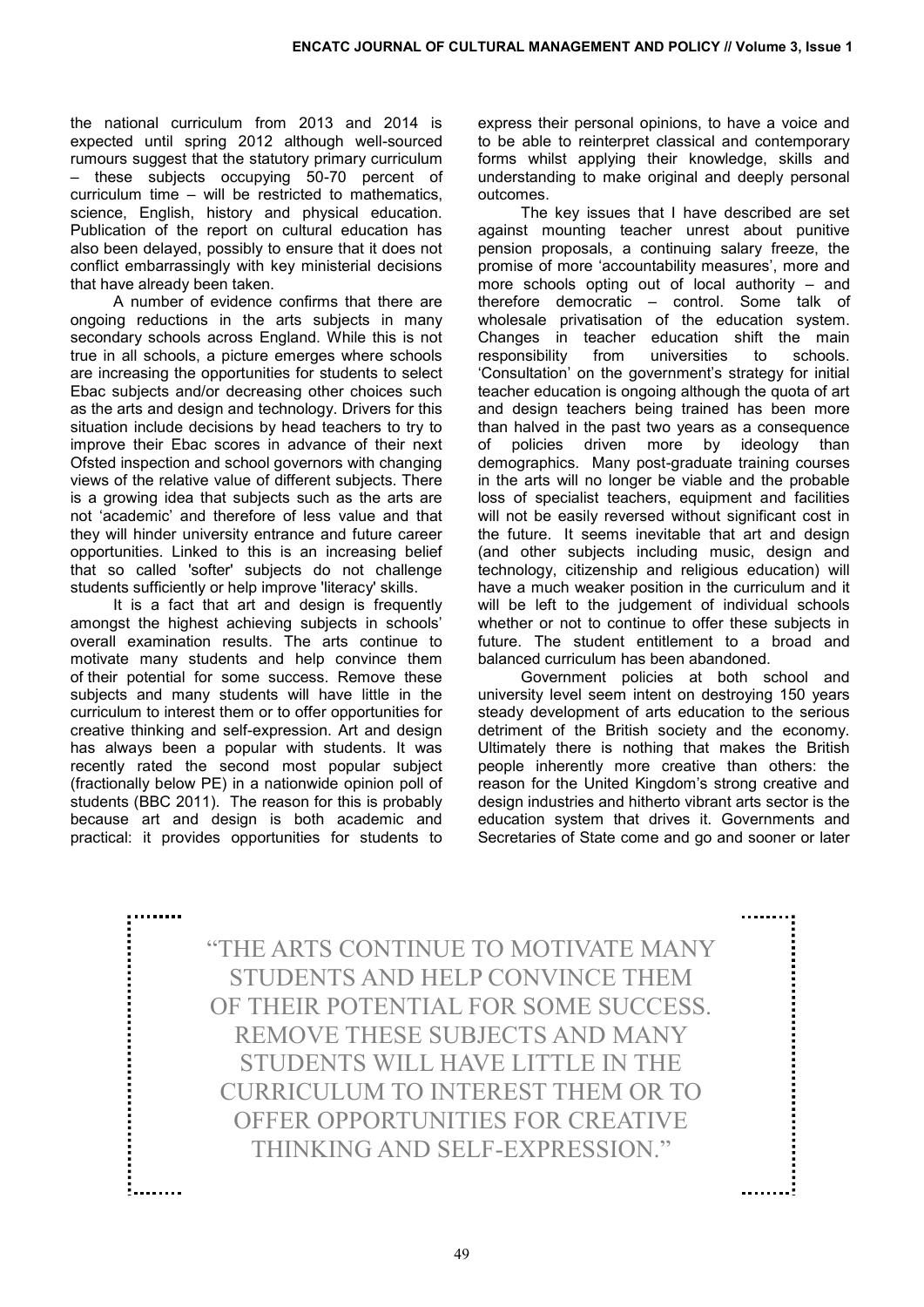there will be a u-turn on these senseless and destructive policies. We can only hope that this occurs before more irreparable harm has been done.

#### **Postscript 2013**

The final details of the English National Curriculum to be taught in schools from September 2015 remain unresolved, nearly two years since this paper was first drafted. A final 'consultation' closed on 8 August 2013. The current National Curriculum has been 'disapplied' for the academic year 2013-2014 to allow schools to prepare for the 'final' version, eventually released on 11 September 2013 (see quote ending the paper).

The Council for Subject Associations concluded in its response to the consultation:

> Whilst we recognise that some improvements have been made to earlier drafts, much of the current documents lack coherence and intellectual rigour. They are often poorly drafted, showing clear evidence of a rushed and poorly conceived process - subjects associations feel that their principal role has been to try to make the best of a bad job (CfSA 2013).

The Henley review of cultural education (Henley 2012) was eventually published in early 2012 and met with a lukewarm government response. Crucially, advice about including arts subjects in the EBac was ignored. Nevertheless some concessions have been made in the latest curriculum drafts which were published in July 2013 (DfE 2013a), in the face of widespread criticism from the arts and cultural sector.

Art and design and music have a statutory place in the curriculum for key stages 1–3 (ages 5- 14). In a critique of the latest draft of the programme of study for art and design, the NSEAD (2013a) objected to the way it is predicated on an outdated fine art model that is neither stimulating nor challenging. Scant attention has been given to craft and design education (thus failing to provide pathways to much of art and design in higher education). There is a failure to reference contemporary practice, global perspectives or approaches linked to the creative industries, to digital technologies and the future. In the view of the Society the proposed curriculum is unfit for purpose for young people in the 21<sup>st</sup> century.

The position of dance remains ambiguous within the physical education programme of study: it is not a sport but an essential art form and should be valued and recognised as such. Drama is absent from the statutory framework for English in any structured way. There is nothing that ensures that teachers will teach drama or use it, especially at key stages 1 and 2 and there is no drama content guidance.

The EBac remains although plans to issue an EBac Certificate have been scrapped. A second

headline accountability measure is to be introduced in response to criticism of the narrow focus of the EBac. The rationale for two accountability measures (EBac and 'Best Eight') is unclear. Recording the 'Best Eight' examination subjects of all pupils might encourage a broader and more balanced curriculum for a wider range of children provided the model allows for English, mathematics and six other subjects to be counted. It would also avoid the reputational damage to some subjects implicit in the present proposals. This issue also remains unresolved. Attempts to replace the GCSE examination have foundered although a further 'reform' is in process with the aim of making it harder and more 'rigorous'.

Other measures continue to be introduced apace. The majority of teacher education (training?) will now take place in schools. Five university postgraduate centres for art and design education have closed and more are likely to follow.

Ironically the majority of state-funded secondary schools in England are now designated as 'Academies' – as of 1 August 2013 there are 3,086 academies (DfE 2013b). These schools are exempt from following the National Curriculum. Thus the final unanswered question must be for how much longer will there be a National Curriculum at all in England?

To conclude, here is the National Society for Education in Art and Design online comment (NSEAD 2013b) to the final version of the art and design curriculum published on 11 September 2013 (DfE 2013c):

*'As it stands, the Society and its members have been listened to, but not enough. The final version is neither aspirational, nor inspiring, and certainly not 'world class' The final version does not describe the unique nature, depth, breadth and future of the subject, nor fully meet the needs of children and young people living and engaging in the 21st century. The Society have formed a Curriculum Writing Group to move the statutory National Curriculum for art and design forward on our own terms, and we will be presenting this on our website shortly.' (NSEAD 2013 b)*

#### **REFERENCES**

- A BETTER BACCALAUREATE (2011) Web site accessed 15 July 2011 at<http://abetterbaccalaureate.org/>
- BRITISH BROADCASTING CORPORATION (BBC) (2011) Newsround opinion poll 'What is your favourite subject?' accessed 8 December 2011 at [http://](http://news.bbc.co.uk/cbbcnews/hi/newsid_3250000/newsid_3253800/3253824.stm) [news.bbc.co.uk/cbbcnews/hi/newsid\\_3250000/](http://news.bbc.co.uk/cbbcnews/hi/newsid_3250000/newsid_3253800/3253824.stm) [newsid\\_3253800/3253824.stm](http://news.bbc.co.uk/cbbcnews/hi/newsid_3250000/newsid_3253800/3253824.stm)